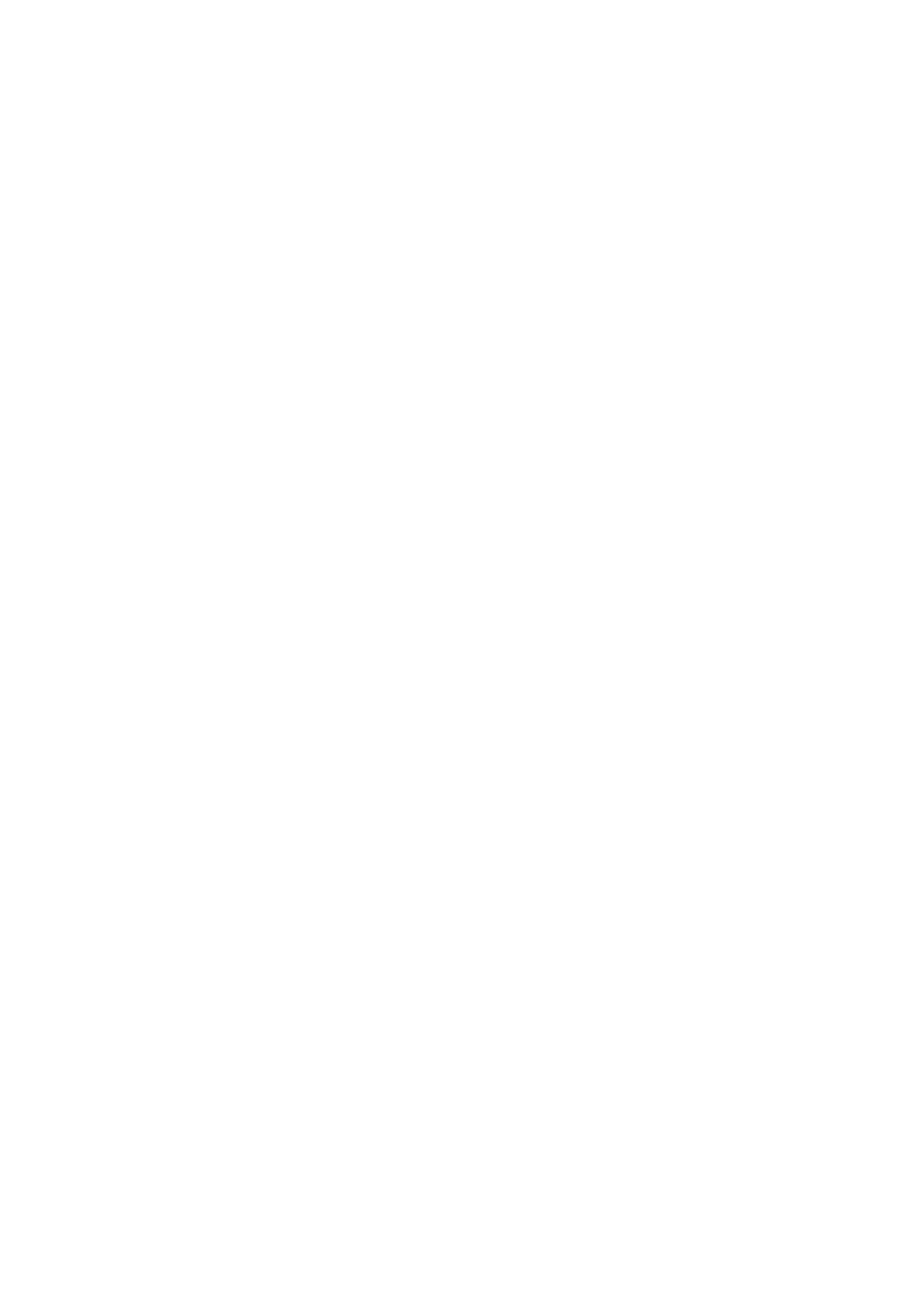| <b>The London</b><br><b>Acorn School.</b><br>Long Term French Curriculum Overviews |                     |                                                                                                                                                                                                                                                                                                                                                                                                                                                                                                                                      |  |  |
|------------------------------------------------------------------------------------|---------------------|--------------------------------------------------------------------------------------------------------------------------------------------------------------------------------------------------------------------------------------------------------------------------------------------------------------------------------------------------------------------------------------------------------------------------------------------------------------------------------------------------------------------------------------|--|--|
| <b>Term</b>                                                                        | Class/Year<br>group | Subject area                                                                                                                                                                                                                                                                                                                                                                                                                                                                                                                         |  |  |
| Autumn                                                                             | <b>Kinde</b>        |                                                                                                                                                                                                                                                                                                                                                                                                                                                                                                                                      |  |  |
| Spring                                                                             | <b>Kinde</b>        |                                                                                                                                                                                                                                                                                                                                                                                                                                                                                                                                      |  |  |
| Summer                                                                             | <b>Kinde</b>        |                                                                                                                                                                                                                                                                                                                                                                                                                                                                                                                                      |  |  |
| Autumn                                                                             | Class 1<br>(Year 2) | The body parts in French (spoken, song, drawing and labelling)<br>$\bullet$<br>Hello /Goodbye (spoken, song)<br>$\bullet$<br>My name is<br>Introduce my family (Drawing labelled)<br>Singing French Songs and rhymes                                                                                                                                                                                                                                                                                                                 |  |  |
| <b>Spring</b>                                                                      | Class 1<br>(Year 2) | <b>Emotions in French</b><br>$\bullet$<br>Common fruits in French- draw plate with foods<br>Counting in French 1-5<br>Singing French Songs and rhymes<br>$\bullet$                                                                                                                                                                                                                                                                                                                                                                   |  |  |
| Summer                                                                             | Class 1<br>(Year 2) | French vegetables names<br>$\bullet$<br>French foods (popular) have an early Gouter?<br>Singing French Songs and rhymes<br>Name sun moon and stars in French<br>Song about the moon- Au claire de la lune<br>$\bullet$<br>Singing French Songs and rhymes                                                                                                                                                                                                                                                                            |  |  |
| Autumn                                                                             | Class 2<br>(Year 3) | To introduce ourselves in French.<br>$\bullet$<br>To learn body parts<br>To use phonics to pronounce numbers $1 - 10$<br>To learn a minimum of 5 colours in French<br>To learn 6 family members in French.<br>To learn simple sentences in French<br>To re-cap what has been learned<br>To learn food items in French<br>To describe food types using colours<br>To express preferences about food types<br>$\bullet$<br>To learn about mealtimes in French<br>To learn about Christmas in France<br>To re-cap what has been learned |  |  |
| Spring                                                                             | Class 2<br>(Year 3) | To explore the names of rooms in the house<br>$\bullet$<br>To label our homes<br>Learn verbs associated with the home<br>Learn school subjects<br>$\bullet$<br>Learn different hobbies<br>To re-cap what has been learned<br>To recap phonics of vowel sounds<br>To learn nouns for pets and adjectives to describe them<br>To understand basic sentences containing animal vocabulary<br>$\bullet$                                                                                                                                  |  |  |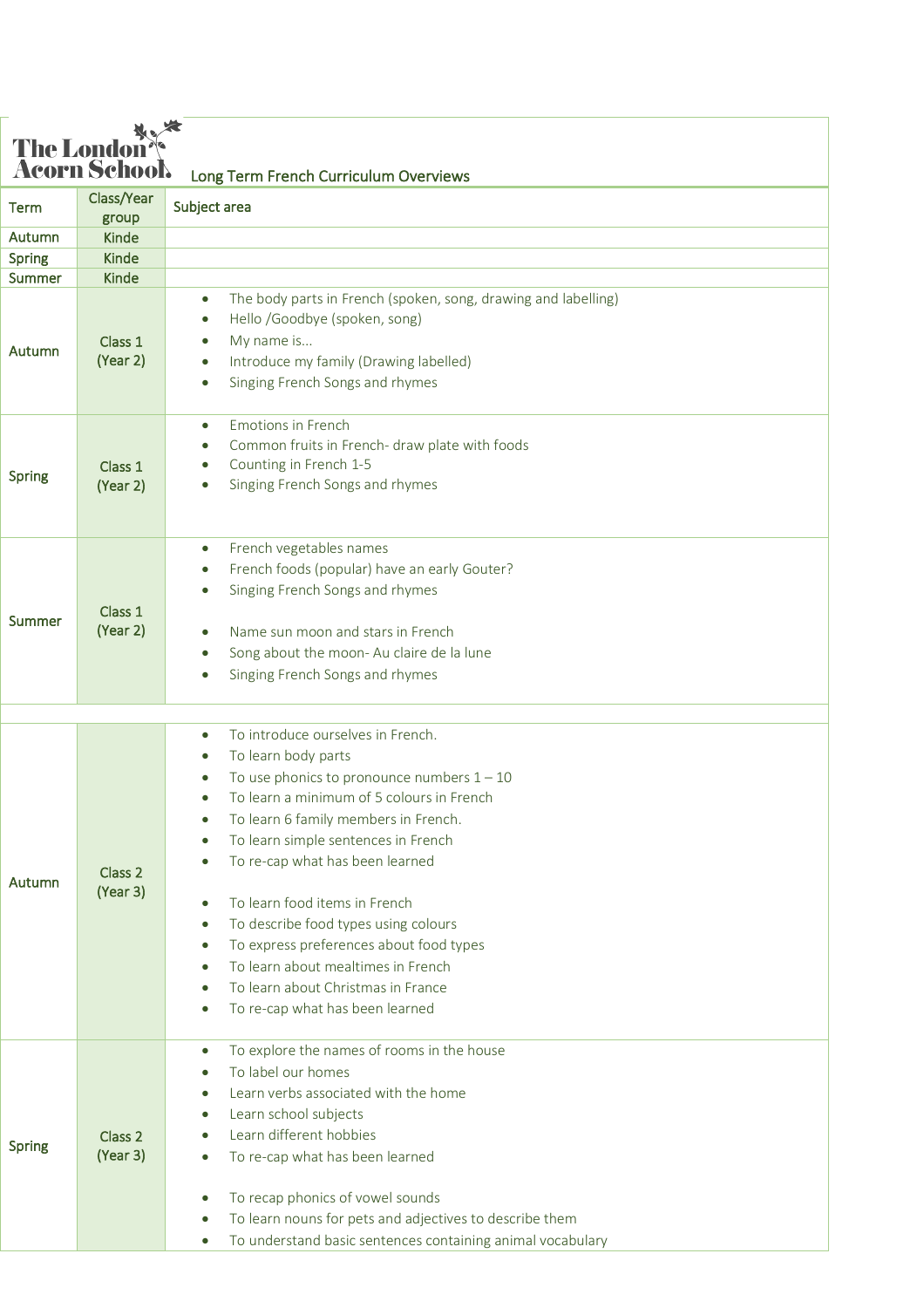|               |                     | To construct basic sentences<br>$\bullet$                                 |
|---------------|---------------------|---------------------------------------------------------------------------|
|               |                     | To learn animal noises in French                                          |
|               |                     | To re-cap what has been learned                                           |
|               |                     |                                                                           |
|               |                     | To continue to develop understanding of French pronunciation<br>$\bullet$ |
|               | Class 2<br>(Year 3) | Learn to ask a question<br>$\bullet$                                      |
|               |                     | To learn 1st person singular of new verbs<br>$\bullet$                    |
|               |                     | To construct sentences using these verbs<br>$\bullet$                     |
| Summer        |                     | To re-cap what has been learned                                           |
|               |                     | To learn different countries in Franch<br>$\bullet$                       |
|               |                     | To learn simple sentences about holidays in French<br>$\bullet$           |
|               |                     | To use 'aller' to talk about holidays<br>$\bullet$                        |
|               |                     | Create a holiday journal<br>$\bullet$                                     |
|               |                     | Re-cap all vocabulary and grammar learned in the year<br>$\bullet$        |
|               |                     |                                                                           |
|               |                     | To introduce ourselves in French.                                         |
|               |                     |                                                                           |
|               |                     | To learn body parts                                                       |
|               |                     |                                                                           |
|               |                     |                                                                           |
|               |                     |                                                                           |
|               |                     |                                                                           |
|               |                     |                                                                           |
|               |                     | To use phonics to pronounce numbers $1 - 20$                              |
|               |                     | To learn a minimum of 5 colours in French                                 |
|               |                     |                                                                           |
|               |                     | To learn 5 items of clothing in French                                    |
|               |                     |                                                                           |
|               |                     | To learn 6 family members in French.                                      |
|               |                     |                                                                           |
|               |                     | To learn simple sentences in French                                       |
|               |                     |                                                                           |
|               | Class <sub>3</sub>  | To re-cap what has been learned                                           |
| <b>Autumn</b> | (Year 4)            |                                                                           |
|               |                     | To learn food items in French                                             |
|               |                     |                                                                           |
|               |                     | To describe food types using colours                                      |
|               |                     |                                                                           |
|               |                     |                                                                           |
|               |                     | To express preferences about food types                                   |
|               |                     |                                                                           |
|               |                     |                                                                           |
|               |                     |                                                                           |
|               |                     | To learn about mealtimes in French                                        |
|               |                     |                                                                           |
|               |                     | To learn about Christmas in France                                        |
|               |                     |                                                                           |
|               |                     | To describe mealtimes                                                     |
|               |                     |                                                                           |
|               |                     | To re-cap what has been learned                                           |
|               |                     |                                                                           |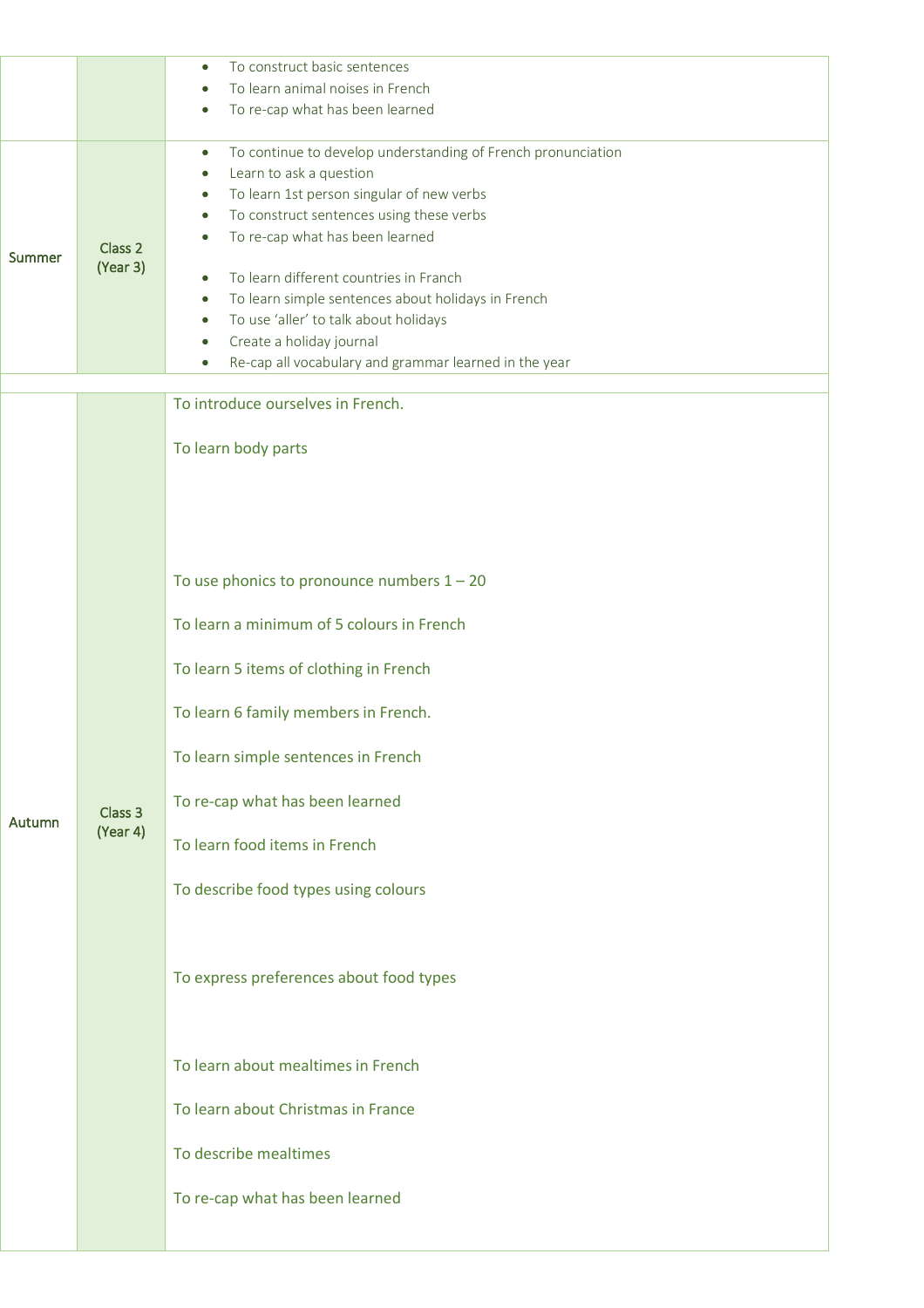|               |                     | To explore the names of rooms in the house<br>$\bullet$                         |
|---------------|---------------------|---------------------------------------------------------------------------------|
|               |                     | to label our homes                                                              |
|               |                     | Learn verbs associated with the home                                            |
|               |                     |                                                                                 |
|               |                     | To link family members and numbers to the home                                  |
|               |                     |                                                                                 |
|               |                     | Learn how to give an opinion on a hobby<br>$\bullet$                            |
|               |                     | To re-cap what has been learned                                                 |
| <b>Spring</b> | Class <sub>3</sub>  | To recap animals                                                                |
|               | (Year 4)            |                                                                                 |
|               |                     | To distinguish masculine and feminine nouns<br>$\bullet$                        |
|               |                     | To recognise the difference between nouns and adjectives in French<br>$\bullet$ |
|               |                     | To learn nouns for wild animals and adjectives to describe them<br>$\bullet$    |
|               |                     | Hold basic conversation about animals                                           |
|               |                     | To decode a text about animals                                                  |
|               |                     | To re-cap what has been learned                                                 |
|               |                     |                                                                                 |
|               |                     | To continue to develop understanding of French pronunciation<br>$\bullet$       |
|               |                     | Build sentence to describe our homes                                            |
|               |                     | To re-cap how to ask a question<br>$\bullet$                                    |
|               |                     |                                                                                 |
|               |                     | To learn 1st person singular of new verbs<br>$\bullet$                          |
|               |                     | To construct sentences using these verbs<br>$\bullet$                           |
|               | Class 3             | To re-cap what has been learned                                                 |
| Summer        | (Year 4)            | To re-cap different countries in French<br>$\bullet$                            |
|               |                     |                                                                                 |
|               |                     | To learn simple sentences about holidays in French<br>$\bullet$                 |
|               |                     | To use 'aller' to talk about holidays<br>$\bullet$                              |
|               |                     | To learn the weather in French                                                  |
|               |                     | To learn the seasons in French                                                  |
|               |                     | Describe seasons                                                                |
|               |                     | Re-cap all vocabulary and grammar learned in the year                           |
|               |                     |                                                                                 |
|               |                     | To hold a conversation in pairs discussing names and ages<br>$\bullet$          |
|               |                     | To learn months of the year<br>$\bullet$                                        |
|               |                     | To learn when my birthday is                                                    |
|               |                     | To learn to describe others                                                     |
|               |                     | To learn to describe feelings                                                   |
|               |                     |                                                                                 |
|               |                     | To learn learn a reflexive verb<br>$\bullet$                                    |
|               | Class 4             | To re-cap what has been learned<br>$\bullet$                                    |
| Autumn        | (Year 5)            | To be able to name 5 fruits in French<br>$\bullet$                              |
|               |                     | To be able to name 5 vegetables                                                 |
|               |                     | To express our preferences about food and drink                                 |
|               |                     | To use conditional tense to order food                                          |
|               |                     | To describe mealtimes in French                                                 |
|               |                     | To learn about Christmas in France                                              |
|               |                     | To describe mealtimes                                                           |
|               |                     | To re-cap what has been learned                                                 |
|               |                     |                                                                                 |
|               |                     | To learn how to describe our homes in French<br>$\bullet$                       |
| <b>Spring</b> |                     | Make sentences using rooms of the home                                          |
|               | Class 4<br>(Year 5) | To learn household chores                                                       |
|               |                     | To write our daily routine in French                                            |
|               |                     | To re-cap what has been learned                                                 |
|               |                     | To recap animals                                                                |
|               |                     |                                                                                 |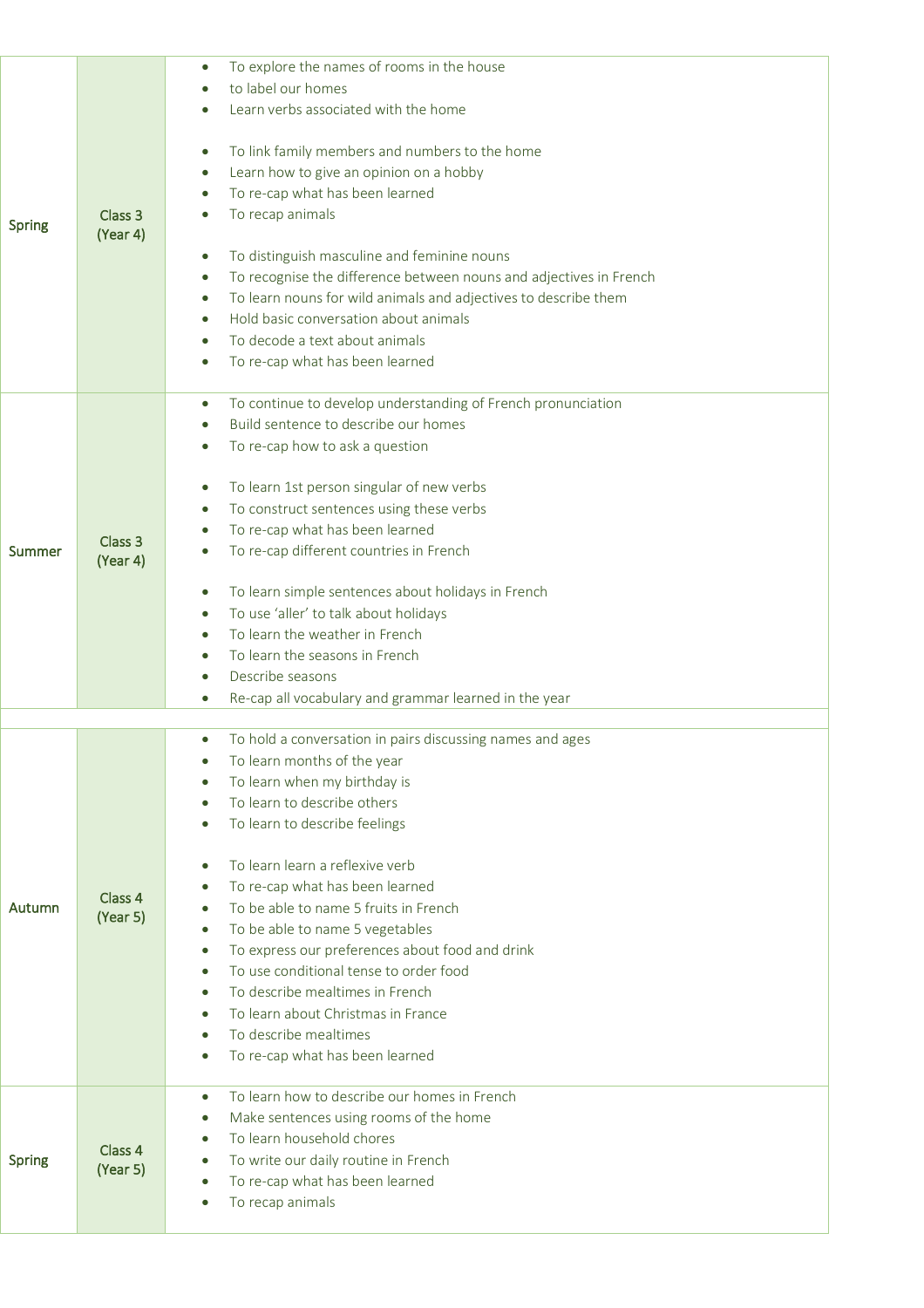|               |                                | To distinguish masculine and feminine nouns<br>$\bullet$<br>To construct a sentence in French made up of an opinion and a reason<br>$\bullet$<br>Fill in the gaps<br>$\bullet$ |
|---------------|--------------------------------|--------------------------------------------------------------------------------------------------------------------------------------------------------------------------------|
|               |                                | Learn word order in a simple sentence in French<br>To decode a text about animals                                                                                              |
|               |                                | To re-cap what has been learned                                                                                                                                                |
|               |                                | To re-cap colours and directions in French<br>$\bullet$<br>Learn to tell the time in French                                                                                    |
|               |                                | To learn about money in French<br>To count in tens and hundreds in French<br>To re-cap what has been learned                                                                   |
| Summer        | Class 4                        | To learn about French speaking countries                                                                                                                                       |
|               | (Year 5)                       | To review letter strings and pronunciation<br>$\bullet$                                                                                                                        |
|               |                                | To learn methods of transport in French<br>$\bullet$                                                                                                                           |
|               |                                | To use 'aller' to talk about holidays<br>$\bullet$                                                                                                                             |
|               |                                | To understand a conversation about 'aller'                                                                                                                                     |
|               |                                | Write a brief passage about a holiday<br>$\bullet$                                                                                                                             |
|               |                                | Re-cap all vocabulary and grammar learned in the year<br>$\bullet$                                                                                                             |
|               |                                | To hold an introductory conversation about yourself<br>$\bullet$                                                                                                               |
|               |                                | To describe someone else                                                                                                                                                       |
|               |                                | To review how to tell the time                                                                                                                                                 |
|               |                                |                                                                                                                                                                                |
|               |                                | To learn reflexive verbs to describe our daily routines<br>To re-cap what has been learned<br>$\bullet$                                                                        |
|               |                                | Talk about different foods in shops                                                                                                                                            |
| Autumn        | Class <sub>5</sub>             | To ask questions about food in shops<br>$\bullet$                                                                                                                              |
|               | (Year 6)                       | To use our knowledge of food to create a menu                                                                                                                                  |
|               |                                | Create a script for a café role paly                                                                                                                                           |
|               |                                | To perform role play<br>$\bullet$                                                                                                                                              |
|               |                                | To review Christmas in France                                                                                                                                                  |
|               |                                | To re-cap what has been learned                                                                                                                                                |
|               |                                | To be able to say what chores we do at home<br>$\bullet$                                                                                                                       |
|               |                                | Write our daily chores in French<br>$\bullet$<br>To express our opinions about hobbies                                                                                         |
|               |                                | $\bullet$<br>To extend our opinions by explaining why we like something<br>$\bullet$                                                                                           |
|               |                                | To write our own diary extracts in French<br>$\bullet$                                                                                                                         |
|               |                                |                                                                                                                                                                                |
|               |                                | Recap times in French                                                                                                                                                          |
| <b>Spring</b> | Class <sub>5</sub><br>(Year 6) | To re-cap what has been learned<br>To recap animals and identify if unfamiliar word is masculine or feminine<br>$\bullet$                                                      |
|               |                                | To practice making sentences using conjunctions<br>$\bullet$                                                                                                                   |
|               |                                | To recap animals                                                                                                                                                               |
|               |                                | To review word order in French                                                                                                                                                 |
|               |                                | To decode a familiar text about animals                                                                                                                                        |
|               |                                | To re-cap what has been learned                                                                                                                                                |
|               |                                |                                                                                                                                                                                |
|               |                                | To learn names of planets in French                                                                                                                                            |
| Summer        |                                |                                                                                                                                                                                |
|               | Class <sub>5</sub><br>(Year 6) | Learn other key words about solar system<br>$\bullet$<br>To make up story about aliens                                                                                         |